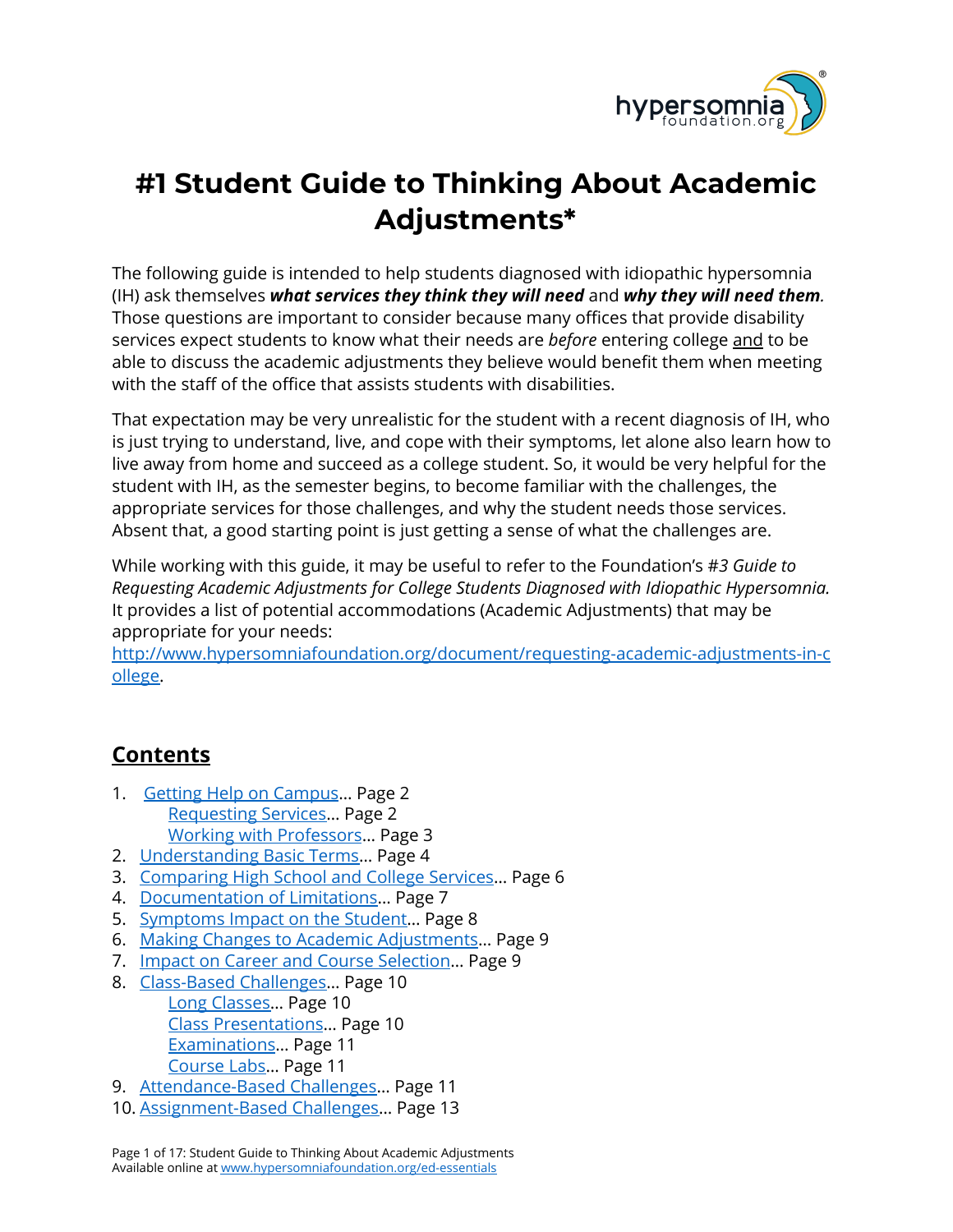

[Reading](#page-12-1)… Page 13 [Deadlines…](#page-13-0) Page 14

- 11. [Completion-Based](#page-13-1) Challenges… Page 14
- 12. [Personal](#page-14-0) Aide for Safety… Page 15
- 13. [Campus](#page-15-0) Life and Sleep Habits… Page 16
- 14. [Resources](#page-15-1) for Future Reference... Page 16

## **The Questions to Think About**

#### <span id="page-1-0"></span>**1. Getting Help on Campus**

**I never received special education services in high school, even though I experienced some symptoms of idiopathic hypersomnia (IH). Now that I am diagnosed with IH and the symptoms are interfering with my life, I am wondering:**

#### **● What do I need to know about getting help on campus for IH?**

There is an office on campus that supports students with their classroom and testing needs that are disability related. Regardless of where you reside – on-campus, off-campus in a residence managed by the college, or off-campus in a private residence, that office will provide you services for your needs.

#### <span id="page-1-1"></span>**Requesting Services:**

#### ● **How do I learn about the services that are offered to students with IH?**

Students can learn more about the office that provides services to students with disabilities by looking for information on the college's website or asking about it on campus. General information about what the office does should be found online or in campus literature. Once the student meets with office staff, the student will have a better idea of what services are available for the symptoms of IH the student is experiencing.

#### **● How do I go about requesting the services I need?**

It is best to contact the office that works with students with disabilities to learn what its procedures are for requesting services. Typically, you'll need to arrange an appointment, complete an application, which usually is available online, and bring it along with documentation of the diagnosis of idiopathic hypersomnia to your appointment.

#### **● What are my responsibilities when requesting services?**

You need to know what assistance you believe would be beneficial to your classroom and testing needs. The office that helps students with disabilities will not disclose the nature of your disability to your professor but might provide you a letter to give to each of your professors that indicates the types of academic adjustments that have been approved for your symptoms. Be sure to ask *how* your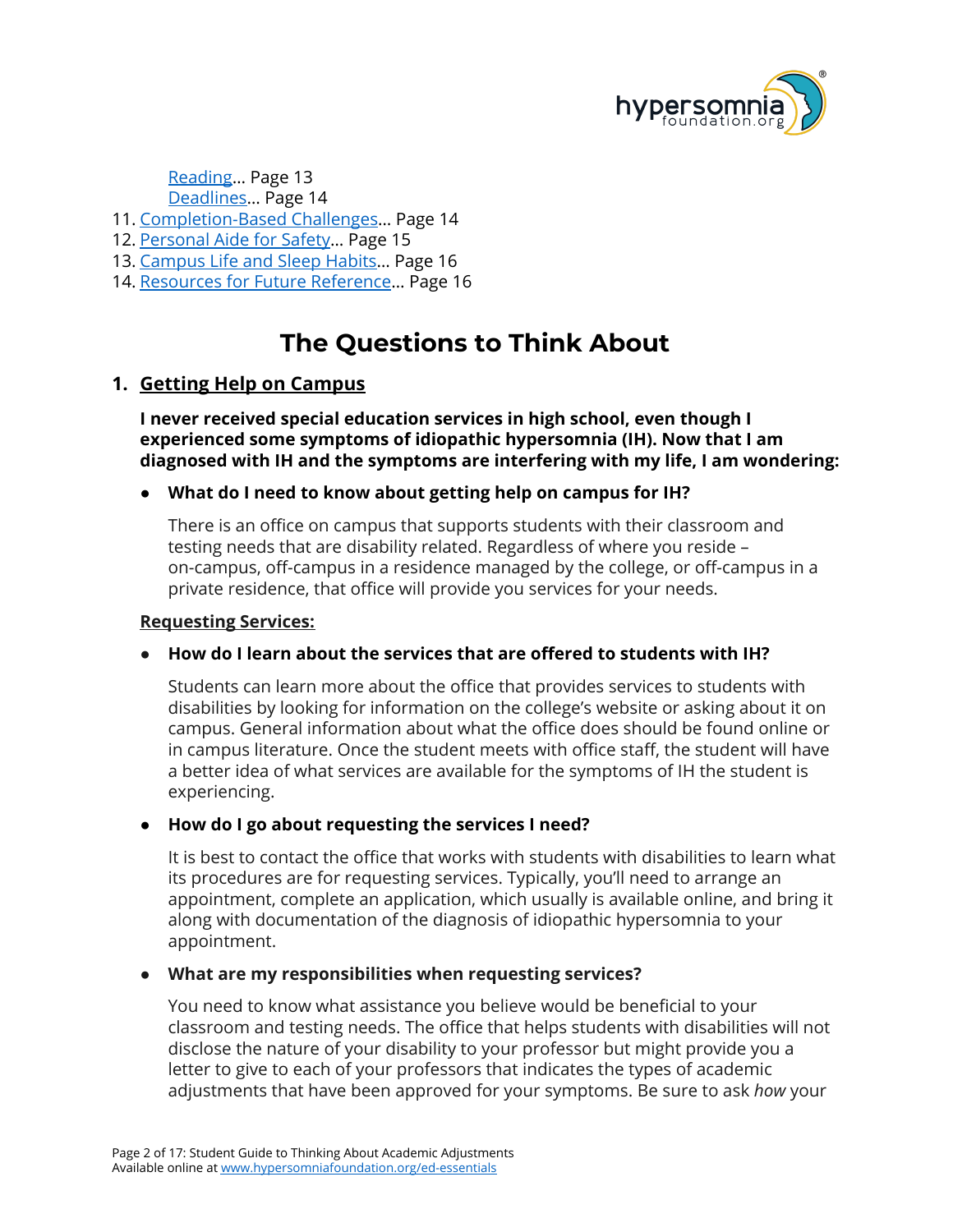

professor will be informed about you having a disability and what in-class and testing academic adjustments were approved for you. The office should be able to give you information about how arrangements for testing with academic adjustments are made on their campus. For example, you might need to complete test request forms within a certain time frame before the exam begins (e.g. 10 working days if possible). Also, because campuses have different policies and procedures regarding requesting services, be sure to ask how often you must request these academic adjustments, e.g., every semester, at the beginning of each academic year, or on some other schedule.

## **Back to [Contents](#page-0-0)**

#### <span id="page-2-0"></span>**Working with Professors:**

● **What kind of support can I expect from the office that provides disability services when I need help working with my professors?**

That's an important question. Some offices that provide disability services may have little to do with directly assisting students with academic advising or course registration but still have quite a bit to do with helping students develop self-advocacy awareness and skills for working with professors.

If a student is having problems communicating with a professor about how symptoms affect performance in class, the student can meet with the disability office staff to discuss how to address the problem. For example, some students with IH excel in courses when grades are determined primarily by objective measures (such as multiple-choice and/or true or false test items) compared to courses that use subjective evaluations (such as projects, open-ended exam questions, essay test questions, term papers, research projects, etc.), which can be particularly challenging for staying focused. Students may feel uncomfortable raising issues like this with their professors. In most instances, students can expect some help from disability services in working with professors.

#### **● Are there differences in the ways the offices providing disability services support students when the students need help working with professors?**

There can be. Those differences have to do with the approach that offices take when working with students. Some offices take a more advocacy-type approach and invite communication with the professor about the student's academic adjustments and options when it comes to excused absences. With this approach, a person from the disability services offices would have a discussion with the professor if the student wants a problem addressed and feels it is too uncomfortable to discuss the problem alone with the professor.

Offices can also take a more liaison-type approach with professors, being available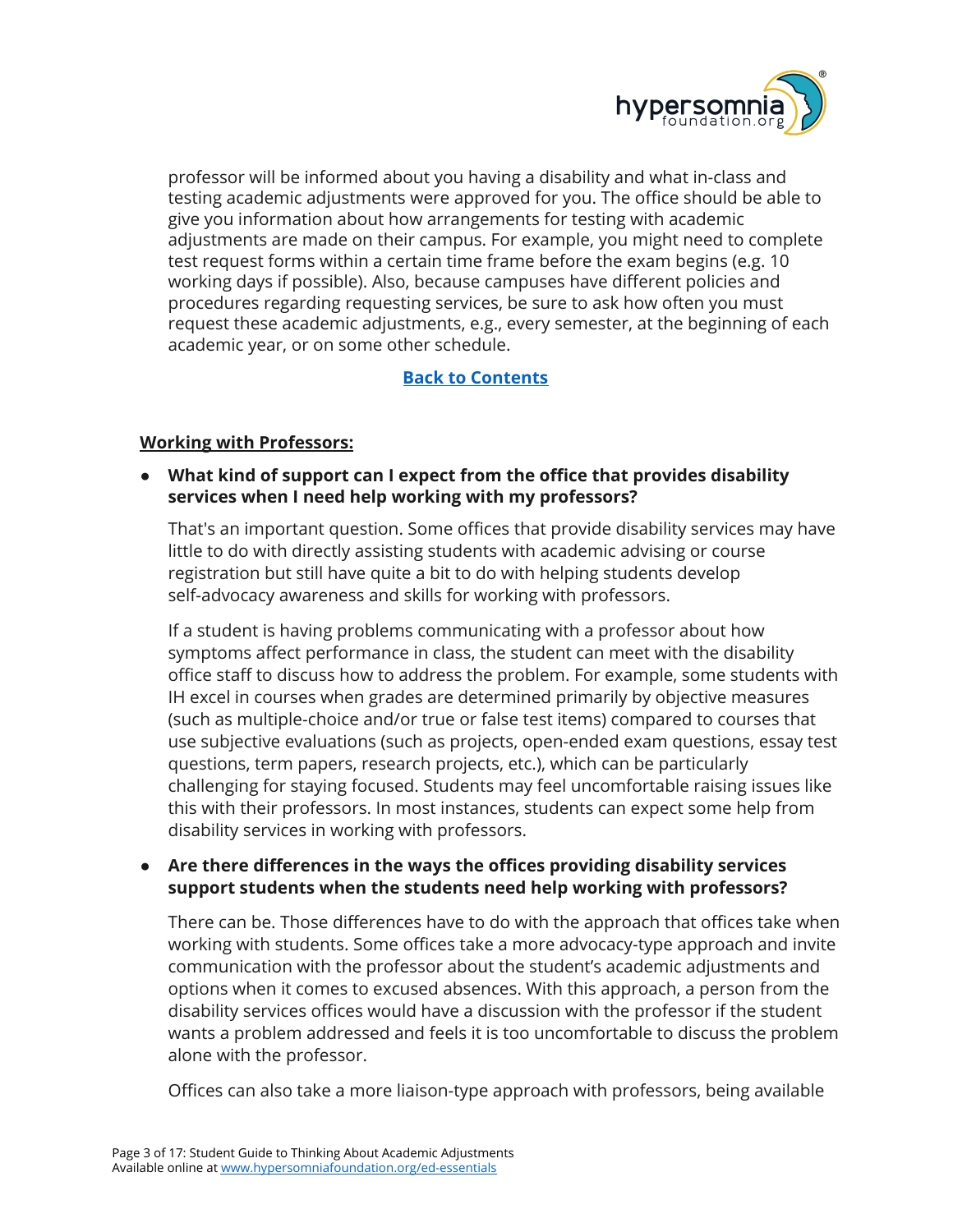

to, supportive of, and working with students in many ways but not necessarily getting involved in situations between students and their professors.

**● How would I find out what approach is taken by the office providing disability services on the campus that I am (interested in) attending?**

You can ask directly how disability-related issues might be addressed if you encounter problems with a professor.

**● Where else can I get help on campus if the disability office doesn't get involved in situations between students and their professors?**

Additional support can be sought from the office of the Dean that oversees undergraduate or graduate students. For example, the professor is fully responsible for making arrangements if the student has been given approved academic adjustments, e.g., more time on exams or making arrangements for the provision of notes. If these academic adjustments have not been given or the professor has said things that are (or sound) discriminatory, then a student might have (or believe that there are) grounds for a lawsuit. The disability services office likely would try to do what it could to assist the student in getting approved academic adjustments and addressing behavior that seems discriminatory.

#### **Back to [Contents](#page-0-0)**

## <span id="page-3-0"></span>**2. Understanding Basic Terms**

**I am already a bit lost with the language because this is all new to me. It would be very helpful to understand some basic terms. For example:**

● **What is the name of the office on campus that provides services to students with disabilities?**

There is no one name used across campuses. Some offices or programs are called Disability Services, others may be called Accessibility Offices, and others might be called something entirely different.

#### **● I heard and read about terms like** *accommodations* **and** *academic adjustments.* **Is there a difference between them? If so, what do I request when I talk with the office that helps students with disabilities?**

Disabilities staff on campuses often uses the terms *accommodations* and *academic adjustments* interchangeably. In high school, the term that is used is accommodations, but at the college level, the "official" language of the Department of Education Office of Civil Rights is *academic adjustments* and *auxiliary aids.* (More information can be found at the following website:

<https://www2.ed.gov/about/offices/list/ocr/docs/hq5269.html>)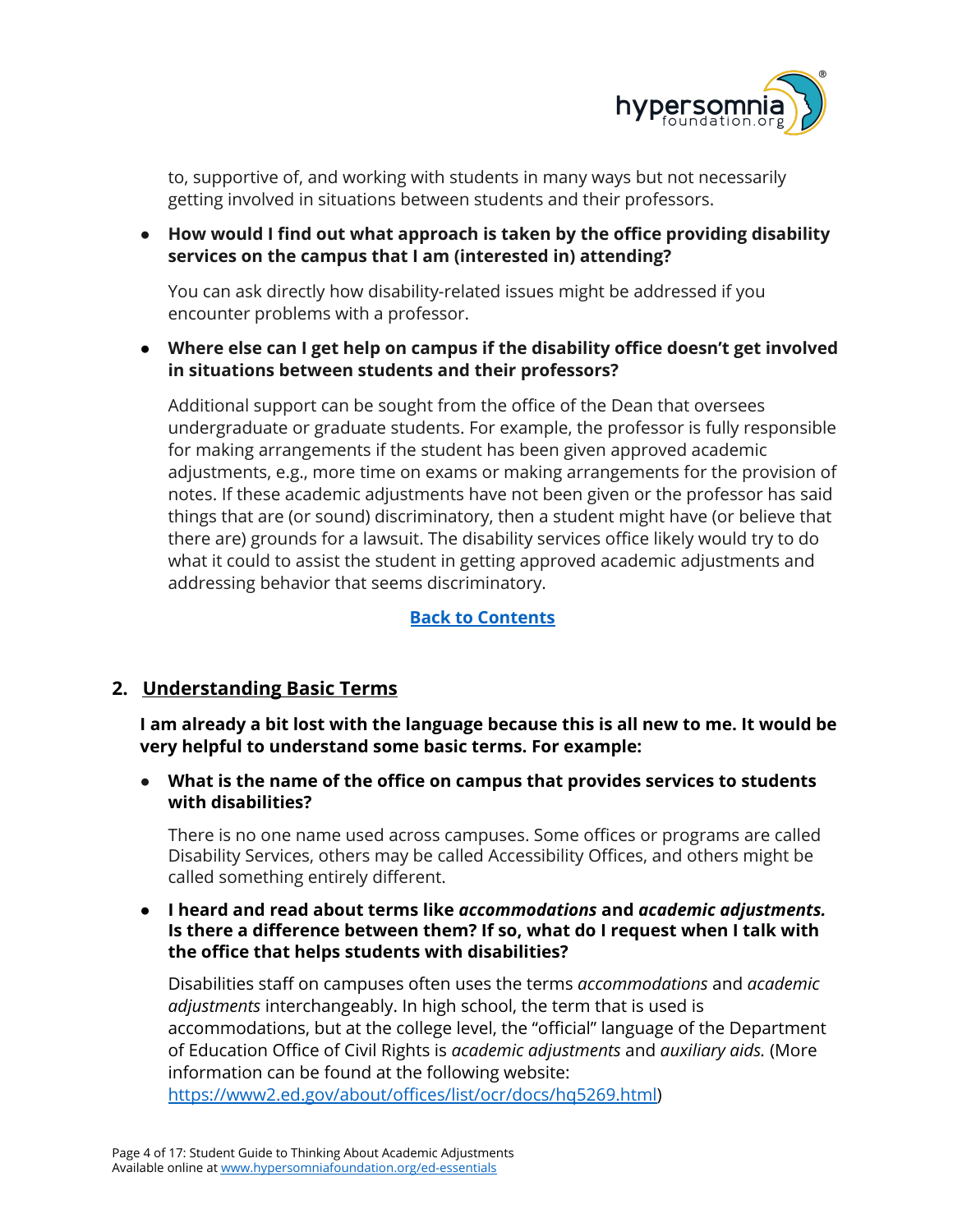

Generally speaking, staff and students might find it most helpful to focus on how it might be possible to make course content and materials accessible and how it might be possible to make course mastery demonstrable. It helps for you to be able to understand your disability's possible impact on classroom learning, assignment completion, and test and term paper preparations.

Accommodations made at the postsecondary (college) level are referred to as *academic adjustments* from here on in this guide and are determined based on your disability and individual needs. They may include modifications to academic requirements, as necessary to ensure equal educational opportunity. In addition, arrangements might be made for academic adjustments such as the following: priority registration; a reduction in course load; the substitution of one course over another; provision of note takers; in-classroom recording devices; sign language interpreters; extended time for testing; a TTY in your dorm room (if telephones are provided in dorm rooms); equipping school computers with screens, screen-reading, voice recognition, and/or other adaptive software or hardware.

In providing academic adjustments, your campus is not required to lower or substantially modify essential requirements. For example, although your school may be required to provide extended testing time, it is not required to change the substantive content of the test. In addition, your postsecondary school does not have to make adjustments that would fundamentally alter the nature of a service, program, or activity, or that would result in an undue financial or administrative burden. Finally, your postsecondary school does not have to provide personal attendants, individually prescribed devices, readers for personal use or study, or other devices or services of a personal nature, such as tutoring and typing. Source: U.S. Department of Education, Office for Civil Rights, *Students with Disabilities Preparing for Postsecondary Education: Know Your Rights and Responsibilities*, Washington, D.C., 2011 [\(https://www2.ed.gov/about/offices/list/ocr/transition.html\)](https://www2.ed.gov/about/offices/list/ocr/transition.html).

#### **● What is the title of the person I will meet within the office providing disability services? Advisor? Counselor? Specialist? Provider?**

You'll learn the title of that person once you have made a connection with that office. The person who determines the academic adjustments will be well informed about the law, regardless of that person's title. The size of the campus may affect the titles used in the office. For example, large offices may have coordinators, managers, and additional staff with some of the above titles, whereas a very small office may have only one specialist who does all the work and who carries a title such as director.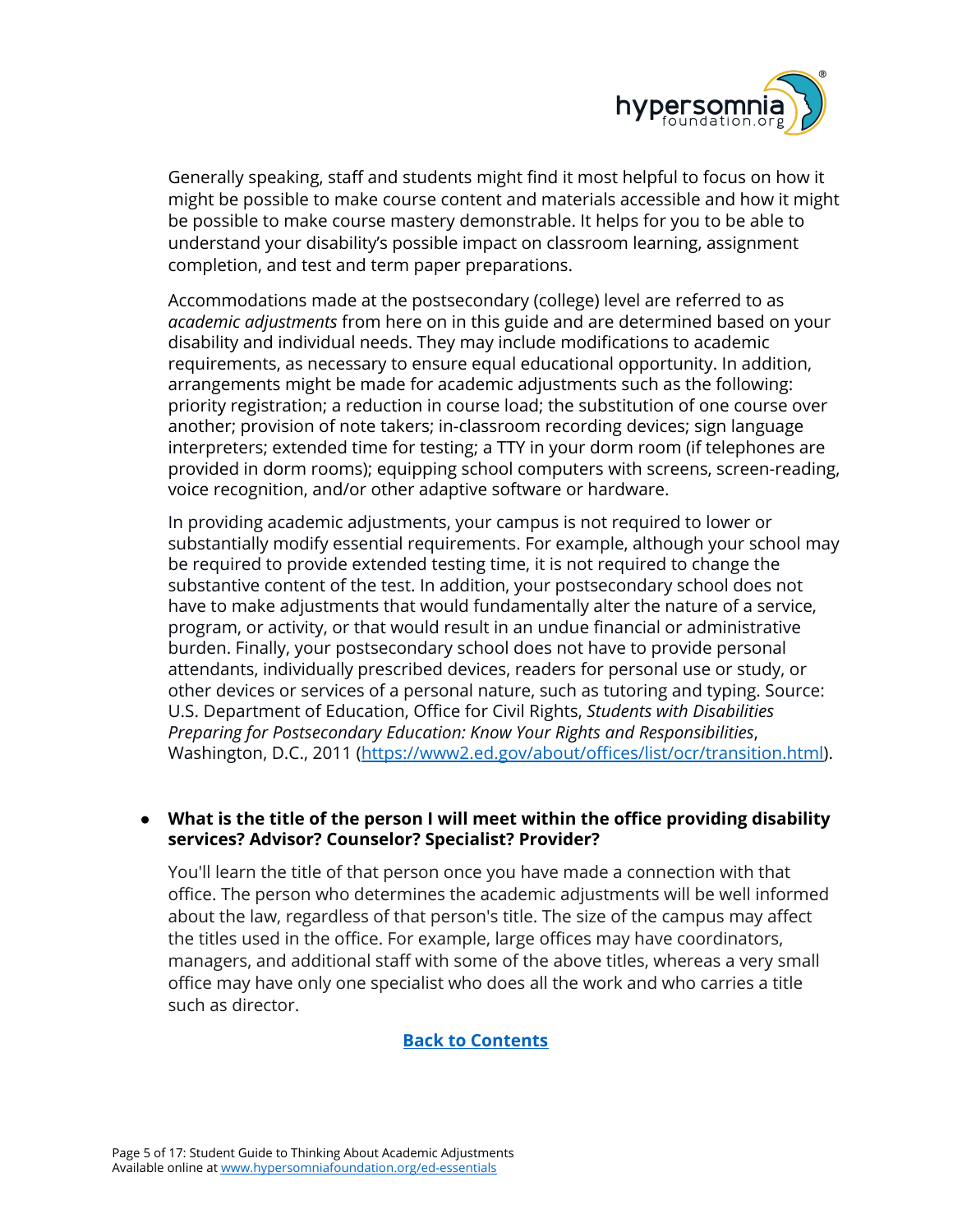

## <span id="page-5-0"></span>**3. Comparing High School and College Services**

**I had an IEP and then a 504 Plan while in high school and received services for learning disabilities and attention deficit disorder. Now I also have a diagnosis of idiopathic hypersomnia.**

#### **● What should I know about requesting services from the office that provides disability services for my previous and now my IH diagnosis?**

Some college students have more than one disability. If more than one has an impact on your learning and testing needs, it is important to keep that in mind when you request services. You want to have a general sense of what you think your needs are for each diagnosis.

**● How does the special education office where I received services in high school differ from the office that provides disability services on a postsecondary campus?**

At the college level, academic adjustments are given to create a "level playing field," rather than to guarantee students reach their greatest potential, as is the goal in earlier education.

Whereas the high school reaches out to identify students with disabilities, at the college level the students must reach out for assistance, whether it's for the disability's impact on access to learning or for housing needs (if on a residential campus). The campus will not offer assistance unless the students identify themselves as needing assistance and provide documentation of their disability.

Also, some requirements that applied through high school are different from the requirements that apply in college. For instance, Section 504 requires a school district to provide a free appropriate public education (FAPE) to each child with a disability in the district's jurisdiction. The high school must identify a student's educational needs and provide any regular or special education and related aids and services necessary to meet those needs as well as it is meeting the needs of students without disabilities. Also, you may be familiar with the Individuals with Disabilities Education Act (IDEA), which is administered by the Office of Special Education Programs; IDEA and its provisions do not apply to colleges. Source: U.S. Department of Education, Office for Civil Rights, *Students with Disabilities Preparing for Postsecondary Education: Know Your Rights and Responsibilities,* Washington, D.C., 2011 (<https://www2.ed.gov/about/offices/list/ocr/transition.html>).

The college is not required to provide FAPE. Rather, your college is required to provide appropriate academic adjustments as necessary to ensure that it does not discriminate on the basis of disability. In addition, if your campus provides housing to students without disabilities, it must provide comparable, convenient, and accessible housing to students with disabilities at the same cost. Source: U.S. Department of Education, Office for Civil Rights, *Students with Disabilities Preparing*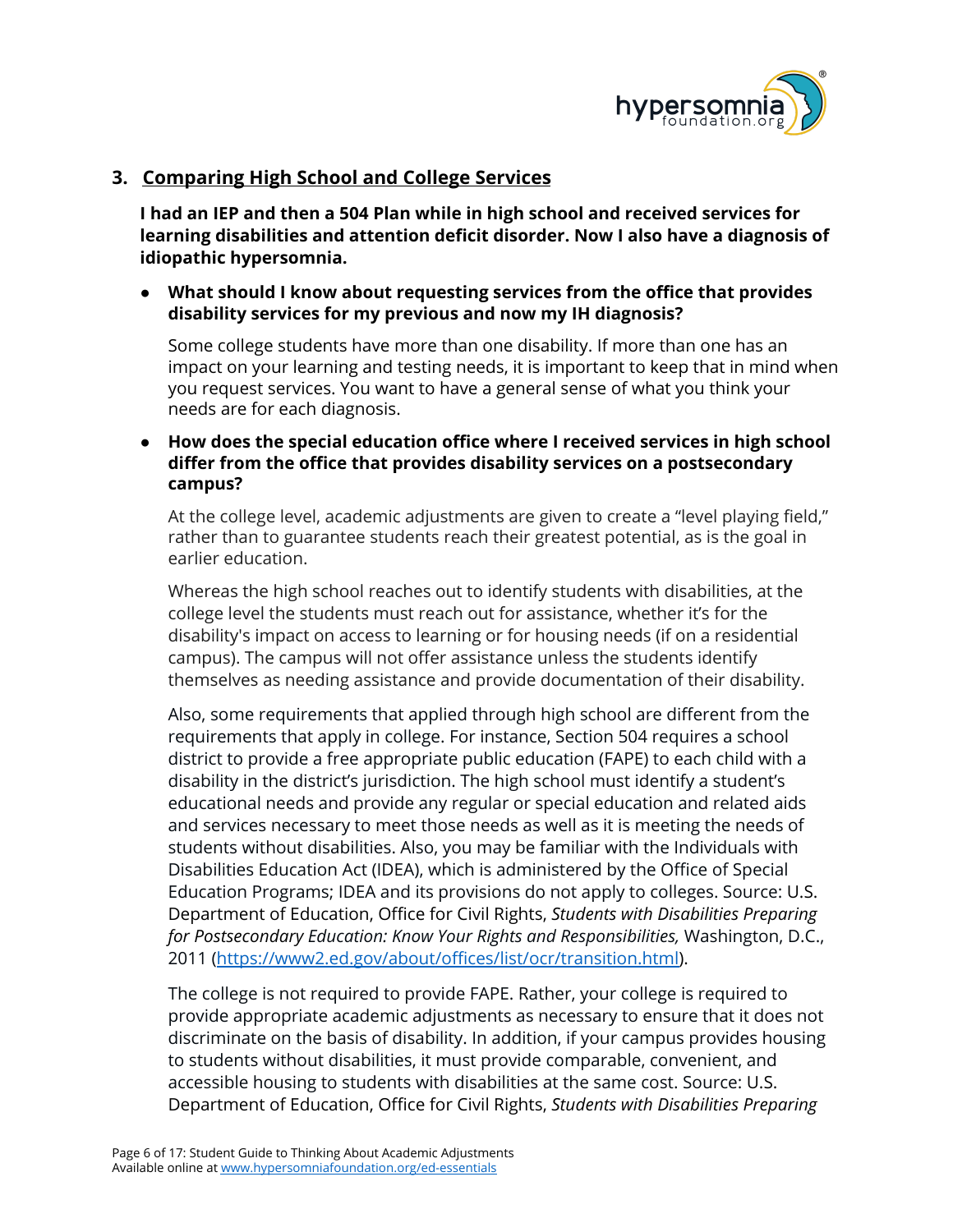

*for Postsecondary Education: Know Your Rights and Responsibilities*, Washington, D.C., 2011 (<https://www2.ed.gov/about/offices/list/ocr/transition.html>).

#### **Back to [Contents](#page-0-0)**

## <span id="page-6-0"></span>**4. Documentation of Limitations**

**I have information from my doctor about the diagnosis of idiopathic hypersomnia. I also have a lot of information from the Hypersomnia Foundation website. I read somewhere that I am expected to present documentation and a description of my functional limitations to the office that provides disability services.**

**● Specifically, what kind of paperwork and information should I bring with me to my appointment?**

It is critical to provide paperwork from your doctor regarding your diagnosis and a confirmation/description from your doctor of how the symptoms affect your ability to function on campus. That should be written on office letterhead, not on a prescription pad, with all of your doctor's identifying information on it.

It is also very important that the information you provide regarding IH to the office that helps students with disabilities is from a credible source. The Hypersomnia Foundation (HF) website, [www.hypersomniafoundation.org](http://www.hypersomniafoundation.org/), contains much helpful information that has been vetted by members of our Medical Advisory Board. **We suggest that you download and bring a hard copy of information about IH from this website to your appointment and provide the disability services staff with the Foundation's website address.**

## *Idiopathic Hypersomnia Standard Characteristics*

<http://www.hypersomniafoundation.org/IHSummary>

We also urge your physician to visit the website of the Hypersomnia Foundation [\(http://www.hypersomniafoundation.org/healthcare-providers](http://www.hypersomniafoundation.org/healthcare-providers)) to peruse the materials for physicians (*Idiopathic Hypersomnia Standard Characteristics* and *College Student Access: Physicians Can Make an Important Difference*), enroll in the Hypersomnia Foundation's Physician's Directory, and complete with you the *Guide to Requesting Academic Adjustments for College Students with idiopathic Hypersomnia.*

*#2 College Student Access: Physicians Can Make an Important Difference* [http://www.hypersomniafoundation.org/document/physicians-guide-to-college-stud](http://www.hypersomniafoundation.org/document/physicians-guide-to-college-student-access) [ent-access](http://www.hypersomniafoundation.org/document/physicians-guide-to-college-student-access)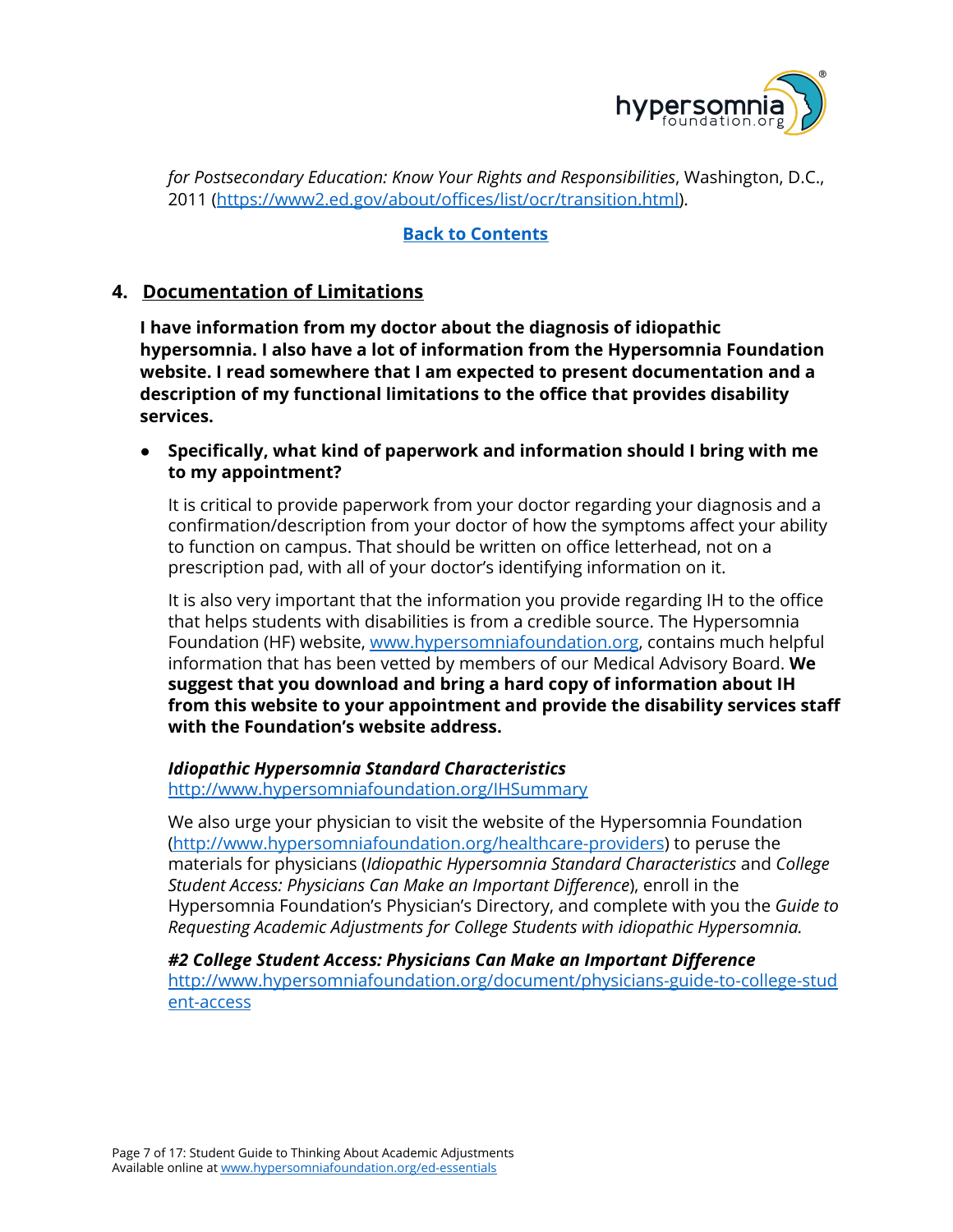

#### *#3 Guide to Requesting Academic Adjustments for College Students with Idiopathic Hypersomnia*

[http://www.hypersomniafoundation.org/document/requesting-academic-adjustmen](http://www.hypersomniafoundation.org/document/requesting-academic-adjustments-in-college) [ts-in-college](http://www.hypersomniafoundation.org/document/requesting-academic-adjustments-in-college)

Once the *Guide* is completed and signed, arrange to either bring a hard copy to your appointment with the office that provides disability services or arrange for an electronic copy of the signed *Guide* to be sent by the physician's office to the office helping students with disabilities, preferably a week prior to your appointment with the disabilities services staff. In addition, you may want to ask your physician to join the Hypersomnia Foundation's Health Care Provider Directory: [http://www.hypersomniafoundation.org/join-directory.](http://www.hypersomniafoundation.org/join-directory)

#### **Back to [Contents](#page-0-0)**

## <span id="page-7-0"></span>**5. Symptoms Impact on the Student**

**I was recently diagnosed with idiopathic hypersomnia (IH) — only a few months ago as summer began, just after graduation. My world has turned upside down. I am trying to understand the symptoms I have and the new ones that appear. What questions will help me think about the many possible ways these symptoms can have an impact on me as a student?**

- **● You want to consider** *how* **the IH symptoms will impact your classroom learning and testing, so think about these questions:**
	- Do you feel you will be able to take good notes? If not, do you think this is due to the *fatigue/sleepiness of idiopathic hypersomnia, something else, or both?*
	- *● How would you be able to best absorb what you missed during a class?*
		- *● Would having someone take notes for you or having a copy of the professor's notes help?*
		- *● Would that give you enough information, or would it be helpful to get an audio recording of the lecture also?*
	- *● Do you think that if you were asked to write something during class that you might need more time for that class-based assignment?*
- **● When it comes to the locations of buildings and the layout of campus, ask yourself:**
	- *● Would it help for you to have classes in closer proximity to each other?*
	- *● Would having to walk relatively long distances between classes increase your fatigue?*

If so, then having classes in closer proximity would be an academic adjustment to request.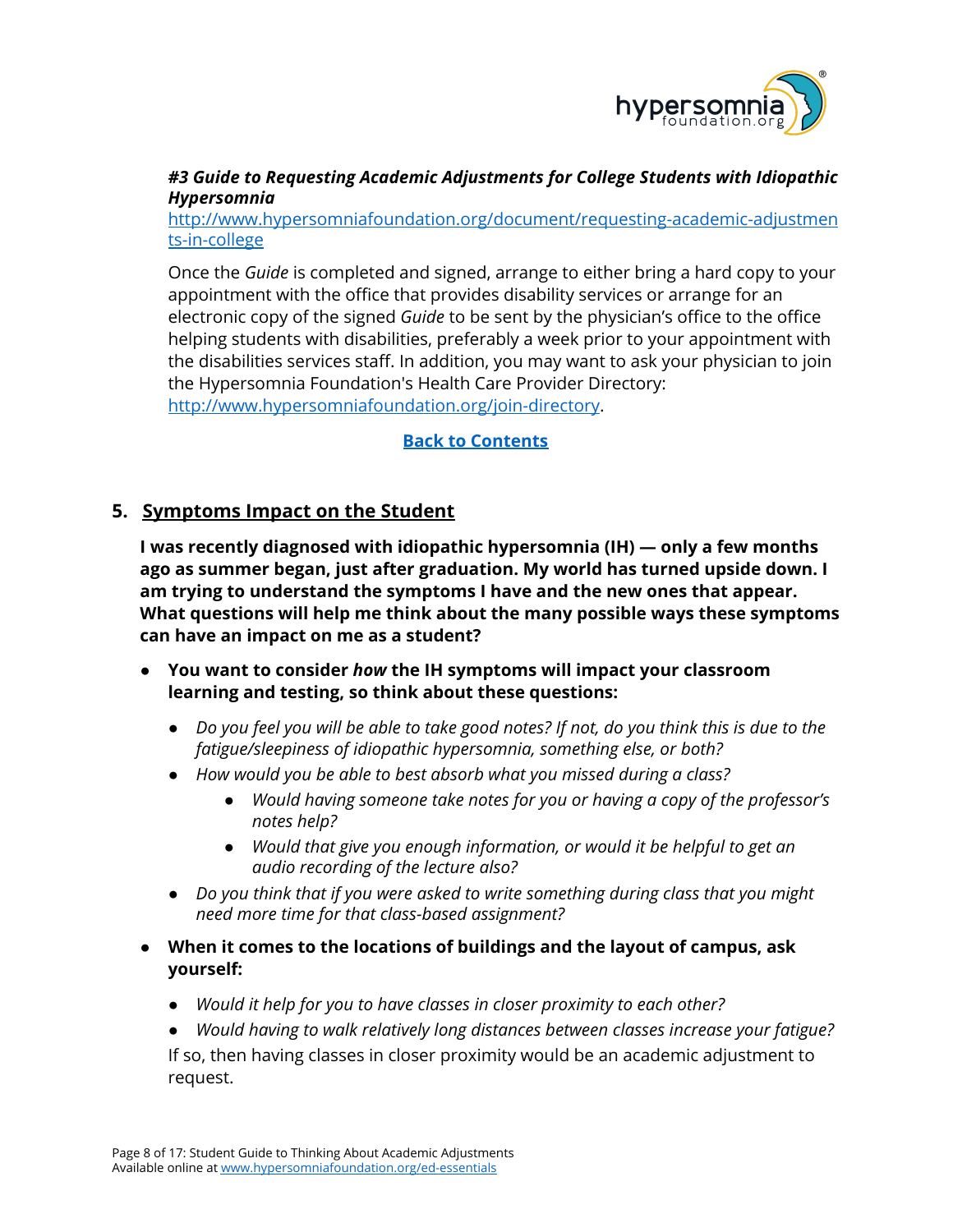

## **Back to [Contents](#page-0-0)**

## <span id="page-8-0"></span>**6. Making Changes to Academic Adjustments**

#### **Must I request the same academic adjustments each semester? What if I don't need some I previously had and need others I've not had in the past?**

If you think you need a change in academic adjustments from semester to semester, start by thinking about what's changed about your IH symptoms and how those changes are affecting your life on campus, your classes, your assignments, and your testing needs. Then consider the academic adjustments you've had in the past and whether they are still helpful. Finally, consider how your needs have changed because of changes in your symptoms and what academic adjustments you now need. *Keep in mind***…** some professors believe that an accommodation is not appropriate for their classes, whereas other professors find the same accommodation is appropriate for their classes. You can discuss these differences and your changing needs with the office that provides disability services.

## **Back to [Contents](#page-0-0)**

## <span id="page-8-1"></span>**7. Impact on Career and Course Selection**

**I always had an idea about the kind of work I wanted to do. Now that I am in college, I am living and dealing with the unexpected and very difficult symptoms of IH. I wonder whether I can still plan on the career I want. Will I be able to get the academic adjustments in the classes I'll need to do the work I always dreamed of doing?**

That will depend on a few factors: (1) the academic major you choose; (2) whether there are specific academic requirements (e.g., a speed test), which cannot be waived, for any professional regulations/certifications/licenses necessary for your career choice subsequent to that major; and (3) the flexibility of those regulations/certifications/licenses. It is important to discuss your choice of academic major with the staff in the office providing disability services, so you can be informed of such expectations.

For example, at the community college level, if a student is taking courses in Office Administration, there might be a "speed limit" that students are expected and required to meet if taking a computer keyboarding class. In this instance, exceptions to the speed limit will not be made for people with disabilities.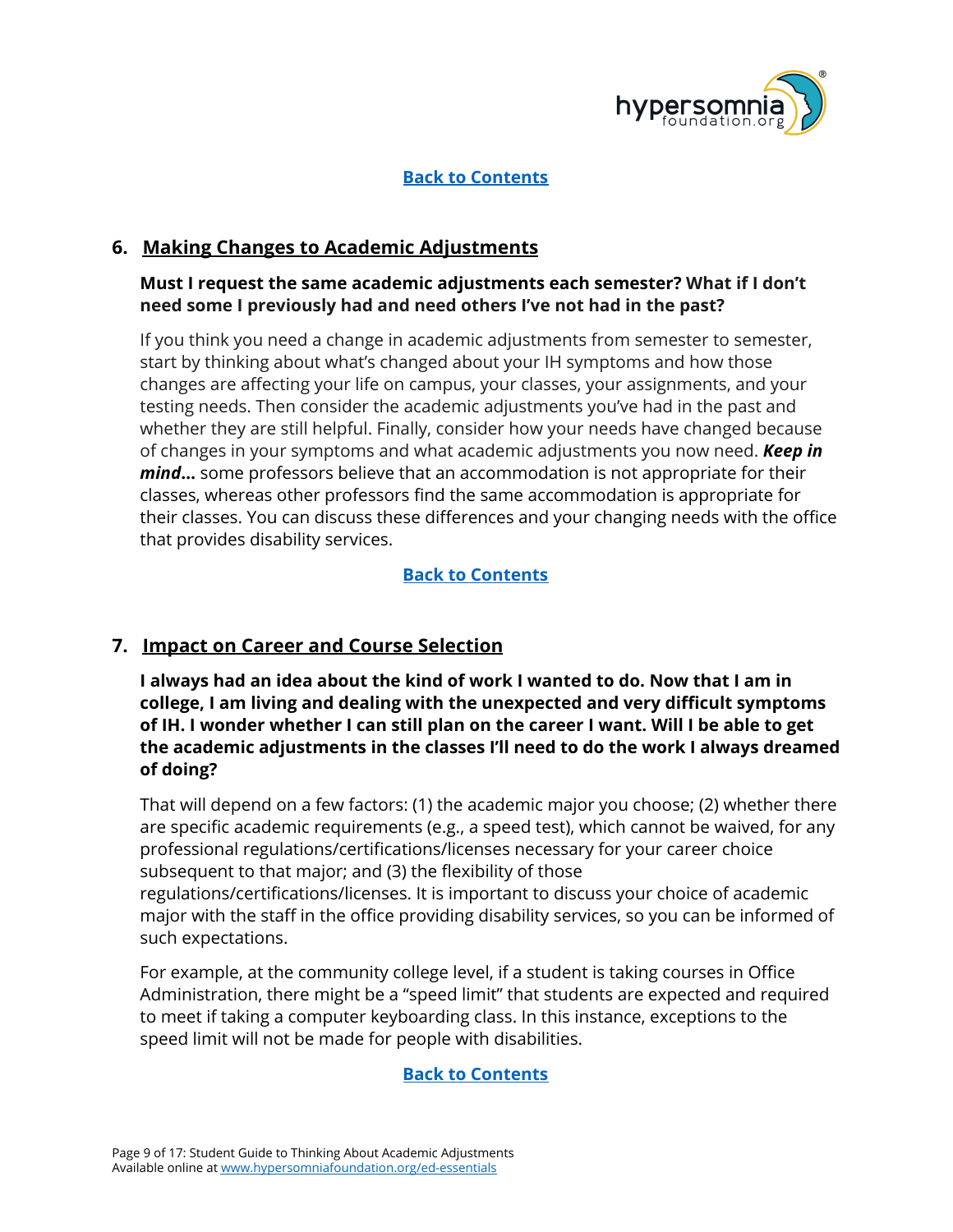

## <span id="page-9-0"></span>**8. Class-Based Challenges**

#### <span id="page-9-1"></span>**Long Classes:**

## **I have a hard time sitting through long classes (1 ½ – 3 hours). I lose focus and may nod off or sleep. What kinds of academic adjustments could help me with this challenge?**

If your physician indicates that you sometimes cannot sit through the length of a typical course section, perhaps your professor will accept this. However, if you are expected to participate in group presentations or classroom discussions during this course, perhaps an alternative could be agreed upon beforehand. *Abbreviated course sections* might be acceptable if students are able to meet standards for course learning.

#### **Ask yourself:** *What tends to keep you awake for short periods of time — say 5-10 minutes — during the day when you need to be awake?*

For some with IH, stopping what you are doing and standing, stretching, pacing, eating, drinking a cold beverage, getting some fresh air, or listening to music (with an ear bud) may make a difference for a short period of time. You know yourself best and how you can do what you need to do in class to stay awake without disrupting other students.

#### **Back to [Contents](#page-0-0)**

#### <span id="page-9-2"></span>**Class Presentations:**

#### **What if I must take a speech course, and it requires that I give speeches in class? What about other courses that require presentations in class? I may be very sleepy and not able to give presentations when scheduled. What kinds of academic adjustments could help me with this challenge?**

You would need to discuss these course requirements with someone in the office that provides disability services, someone who works with students with disabilities and the professor, to determine whether it would it be acceptable for you to video record the assigned presentation and provide the professor with a copy. Many professors would consider this an appropriate alternative.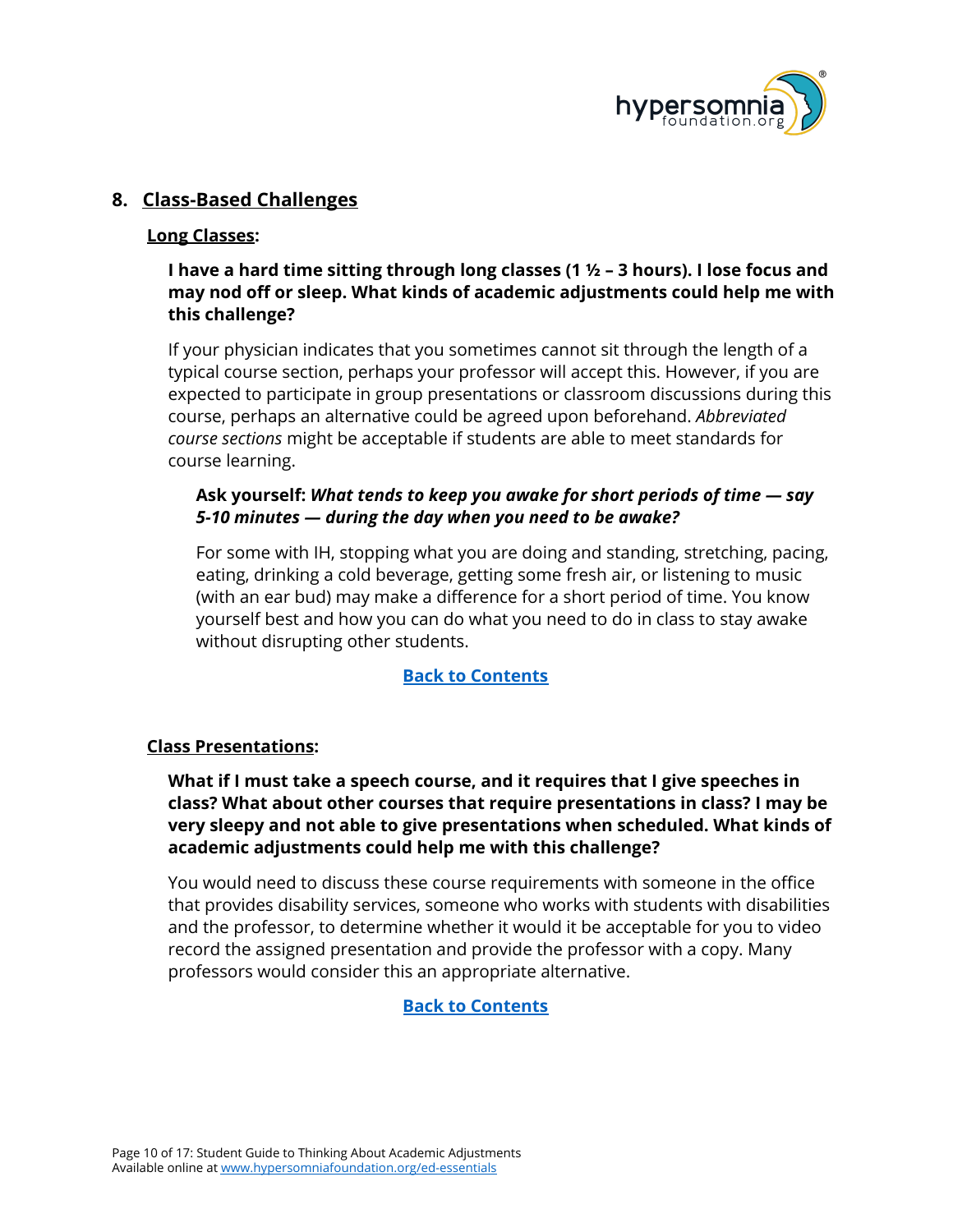

#### <span id="page-10-0"></span>**Examinations:**

**Although I haven't had a problem completing exams, it seems that lately my symptoms are changing and I am more tired than I used to be. What kinds of questions should I thinking about?**

#### **Think about these types of questions:**

- *● If you think that you no longer will be able to complete an essay exam in the same amount of time as your peers, how much extra time do you think you will you need?*
- *● Would doubling the length of time to complete the exam be enough time?*

#### **Back to [Contents](#page-0-0)**

#### <span id="page-10-1"></span>**Course Labs:**

#### **What if I am not able to attend some labs because I am very sleepy at those times? What kinds of considerations could help me with this challenge?**

If you are required to take a science class as a college requirement, consider taking one that does not have a lab. If you are required to take a lab science course for graduation, talk with the office that provides disability services. There often are choices in laboratory science courses, and some may fit your needs better than others, e.g., a meteorology or astronomy course that has a lab instead of a biology or chemistry course that has a lab. Ask about the possibilities of taking make-up laboratory classes or taking your course's labs with other sections of the same course that semester. If participation in laboratories seems to be too challenging because of your disability, you might be able to request a waiver of a laboratory science course, and a course substitution might be offered to you.

#### **Back to [Contents](#page-0-0)**

## <span id="page-10-2"></span>**9. Attendance-Based Challenges**

**● I am a sleepy person. I wake sleepy and stay in a brain fog for a while after waking. I sleep for a while during the day and have long sleeps at night (10-11 hours). Consequently, I don't always have control over my attendance in class. What kind of questions do I need to think about so that I can attend classes when I am awake?**

#### **Think about these types of questions:**

*● What time of day am I most likely to be awake?*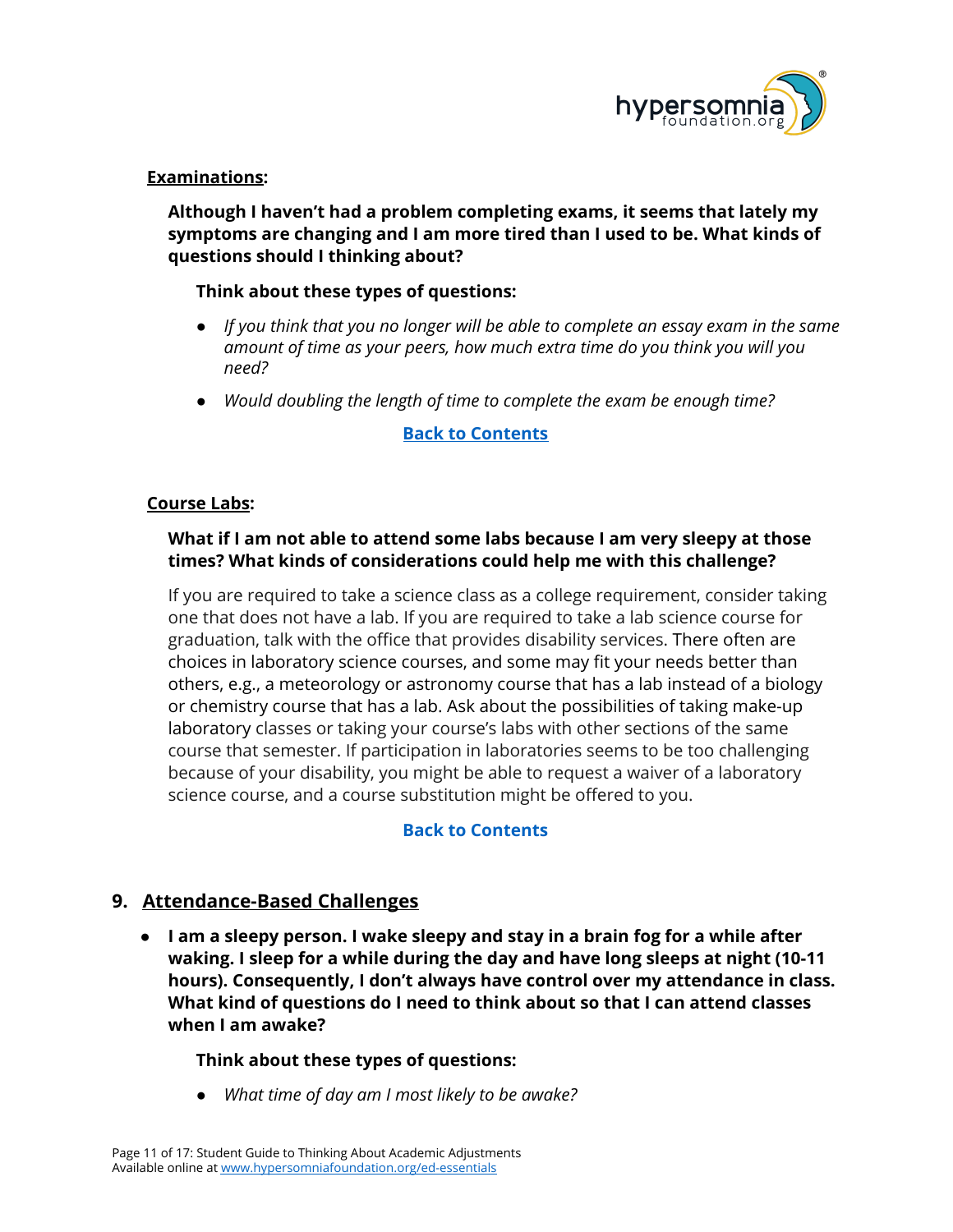

- *● For how long am I awake enough to attend classes?*
- If night is a more awake time for me, am I able to take a night class in place of a *day class?*
- *● What options do I have to create a tailored schedule to meet my awake-times? For example, will I be able to have early or priority registration for course selection to maximize my chances of getting classes that are scheduled when I am awake?*
- **● Even if I am able to tailor my schedule to take the classes I need, there are times when my sleep cannot be predicted—either what time of day or for how long. What kinds of questions do I need to think about to deal with the reality of my symptoms and needing to attend classes?**

#### **Think about these types of questions:**

- **●** *Would I be able to take some fully online courses (assuming they are highly interactive or else I will fall asleep staring at a screen!), even though I would like to take the majority of my classes as an in-person student?*
- *● Would I have the option of taking classes at times in the online course that is offered during the same semester (maybe even by the same professor) so that class misses don't count against my grade?*
- *Do I have the option of attending another section of the class if taught by the same professor? If taught by another professor?*

Chances are another professor won't be following the same course materials, and exams likely will be different. If the professor is teaching two sections of a course, maybe the professor would permit you to sit in another section.

● *What arrangements can I make (and how do I make them) to have access to notes for the classes I miss*?

Under the circumstances, you might request arrangements be made for a note-taker for every meeting of each course (since you can't predict when you will miss class, your illness will limit your focus, you'll sleep during a class, or you'll have micro-sleeps, etc.

*● What can I do if a professor wants to know in advance if I am going to miss the class, when I don't necessarily know when I will be sleeping and miss the class?*

Most professors would not expect that information if they have been given some notification at your request that you are getting services from the office that works with students with disabilities. That office won't discuss your disability with the professor, so if you want the professor to know that you would be unable to provide that information because of the nature of your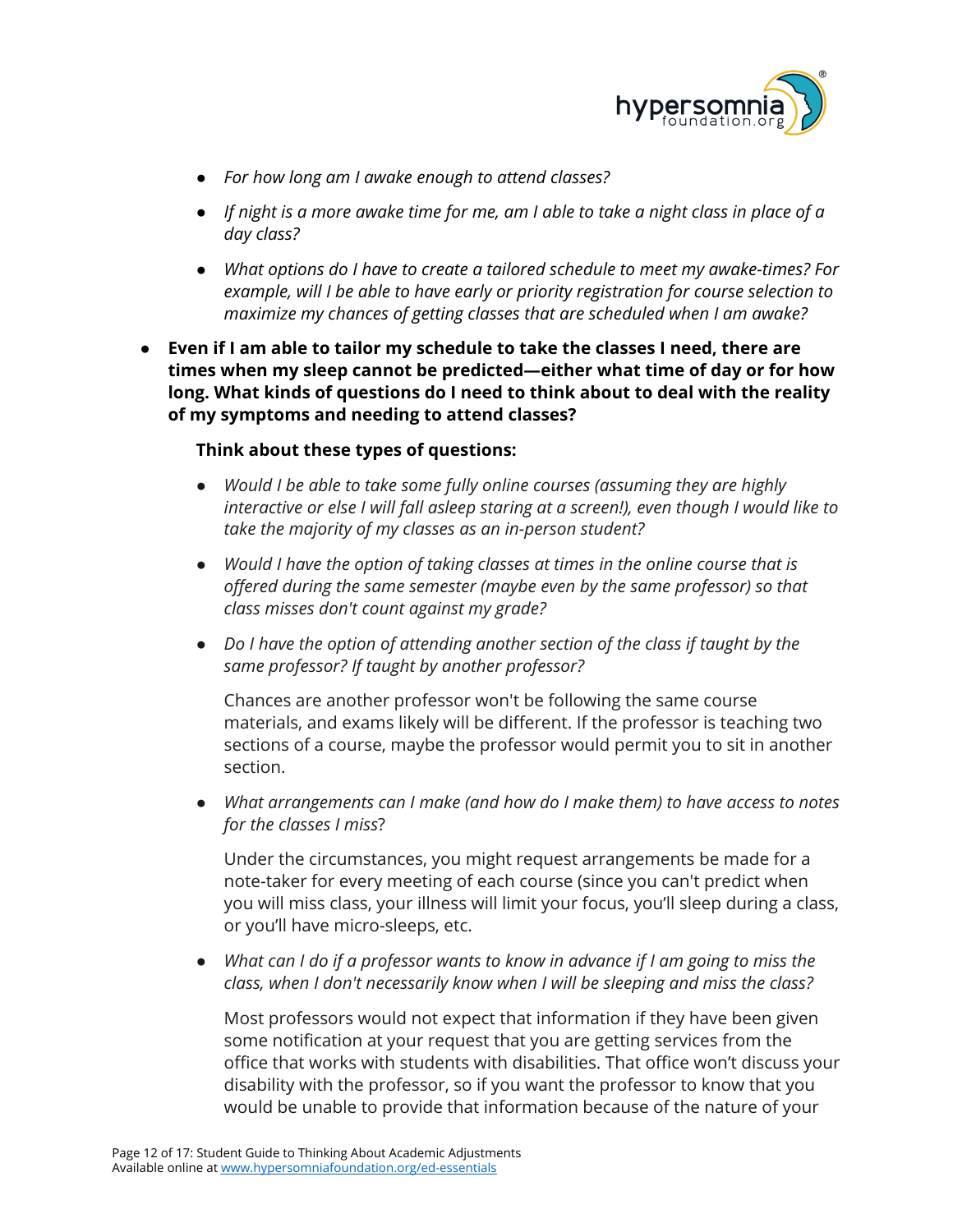

disability, then you can speak with or email the professor about this matter. You can also contact the disability services office for guidance.

#### **Back to [Contents](#page-0-0)**

## <span id="page-12-0"></span>**10. Assignment-Based Challenges**

#### <span id="page-12-1"></span>**Reading:**

**I used to be able to read as much and as fast as other students. That is changing as the symptoms of IH become more evident. Now I struggle to get through a couple of pages of reading some days. What kind of questions should I be asking myself about the effects of my current reading capacity on my ability to be a college student?**

#### **Think about these questions:**

- *● How long does it take you to read books? Articles? Handouts?*
- *● Does reading make you sleepy?*
- *● Have you found that listening to audio recordings makes you feel more or less sleepy?*
- *● Have you found that looking at the printed word while hearing it read aloud helps? Or does that instead make you less focused?*
- *● What keeps you awake and focused when you read?*
	- *● Does sitting on the bed make you sleepy?*
	- *● How about sitting in a chair—can you focus better than being on a bed or a lounger?*
	- *● Some students with IH are only able to maintain focus by listening to music while they read. Is that you?*

#### **Are there services available for this reading challenge?**

If you think that something instead of or in addition to a printed book would be helpful, indicate that you would like *text (books) in alternate format* and discuss that request with the office that provides disability services. Ask as well about the other options that are available to you. *Keep in mind***…** You will want to hold onto your receipt for purchased textbooks because you might be able to get the books in an alternate format through the publisher with that receipt, provided that the office providing disability services approves the option.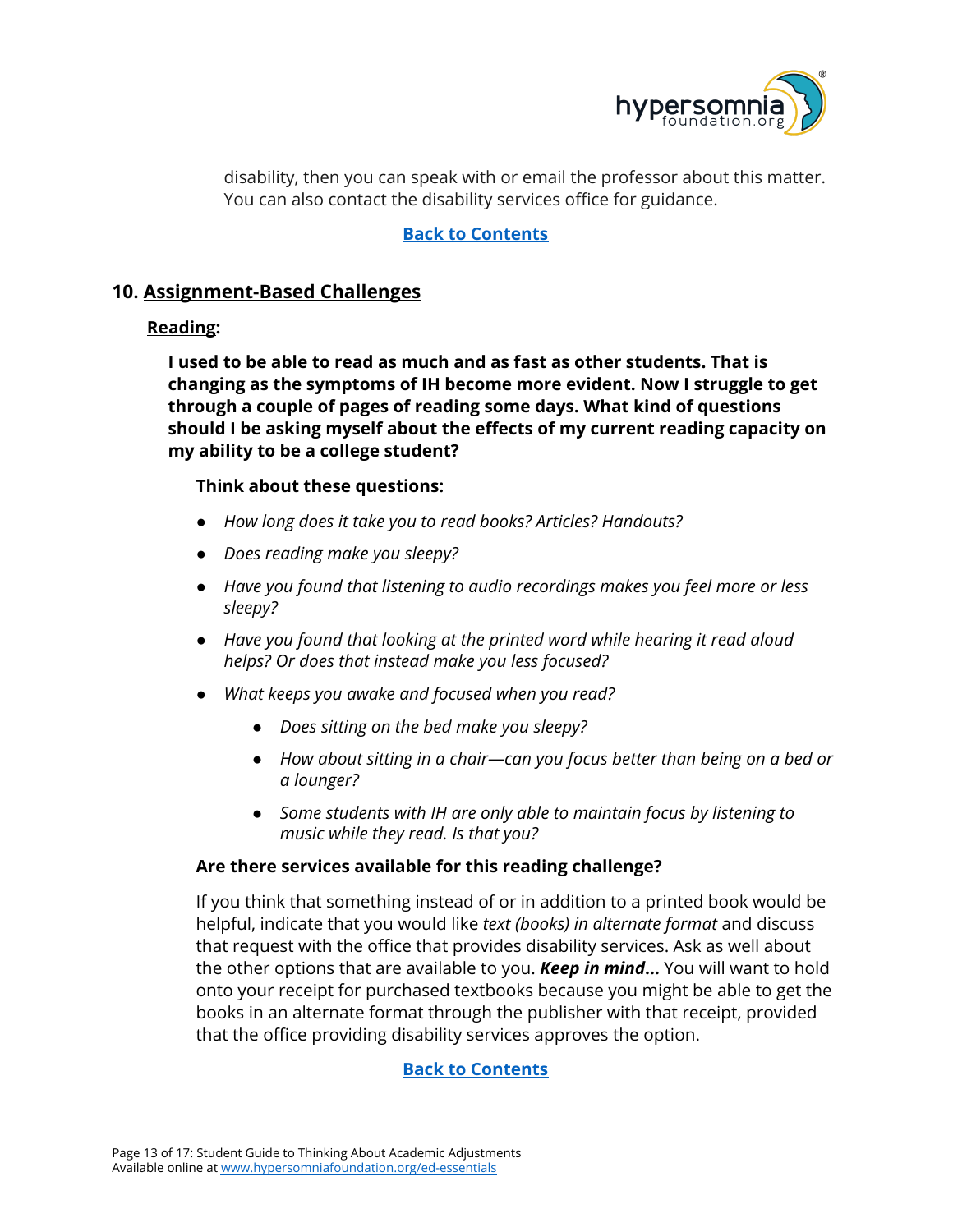

#### <span id="page-13-0"></span>**Deadlines:**

**Meeting deadlines for course assignments can be very difficult for me at times. I often sleep during the day and may wake 6 hours later totally exhausted and with assignments still to do. What kind of questions should I be asking myself?**

#### **Think about these questions:**

● *Do you think you will need more time to submit your assignments? Once in a while or on a regular basis?*

Many professors find the request for such an accommodation appropriate.

- *● Do you think it would be beneficial to be a part-time student at this time?*
- *● Is there a way to access information about the way professors instruct their classes, their types of assignments, and student ratings of how well they instruct classes?*

Sometimes the expected workload, testing frequency, and types of assignments and assessments given by a professor are known and posted online. That information may be helpful. If you prefer to take exams and write few or brief papers for a course, instead of having a professor who assigns lengthy term papers and long reading assignments, online information of this type can be useful when selecting courses.

#### **Back to [Contents](#page-0-0)**

#### <span id="page-13-1"></span>**11. Completion-Based Challenges**

**My symptoms change, sometimes quickly, and my symptoms cannot necessarily be predicted. What if I struggle to complete my classes even with academic adjustments in place and working closely with my professors? What kinds of questions should I be thinking about and looking into?**

#### **Think about these questions:**

Students can discuss the following questions with staff in the Registrar's Office, the office of the Dean overseeing undergraduate or graduate students, and in the office providing disability services. A flexible, institutional environment may be a very important factor to consider when deciding about the college to attend.

- *● Does the college allow students to earn a grade of "incomplete"? If so, what are the policies that govern student eligibility for that option as a course grade?*
- *● Does the academic program allow students to earn a grade of "incomplete" in*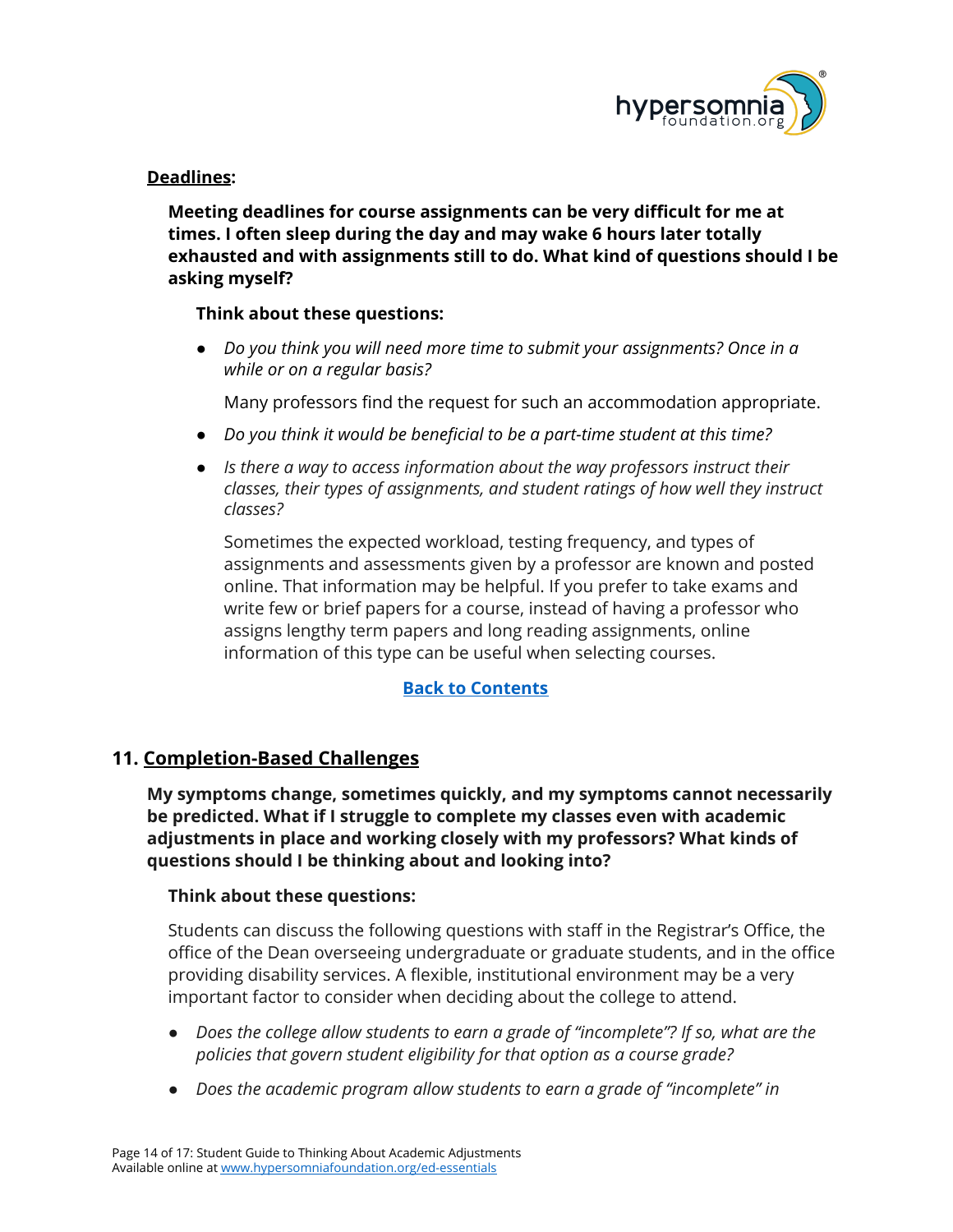

*courses that are required by the academic major? If so, what are the program's policies that govern student eligibility for that option of a course grade?*

- *● Does the college allow a student to take a reduced load of classes? If so, under what circumstances? What are the policies that govern student eligibility for that option?*
- *● Does the college allow a student to change status from full-time to part-time student? If so, under circumstances? What are the policies that govern that option?*
- *● Does it make sense for me to think about attending a different college for a couple of semesters, one that offers a lot of flexibility, especially if the college I attend (or want to) has a rigid institutional environment? If so, will my courses at that other institution transfer to my preferred college? How do I determine that?*
- *● Does the college allow medical withdrawals? Retroactive medical withdrawals? Semesters off without penalty? Course withdrawals without penalty? Flexible attendance and course/class participation policies?*

#### **Back to [Contents](#page-0-0)**

## <span id="page-14-0"></span>**12. Personal Aide for Safety**

**Some of my symptoms could compromise my ability to keep myself safe. What if my doctor advises me to have a personal aide? What kinds of questions should I be thinking about?**

#### **Think about these questions:**

- *● If you are attending a college that has a dormitory, will you need to hire someone to wake you up in the morning or at other times of day for classes or other commitments?*
- *Do you think that a personal aide, someone hired by you, would be able to wake you up quietly in class and during exams?*

If your doctor has established that you require a personal aide for safety reasons, that person would be allowed to spend time working with you on campus and perhaps sitting alongside you in classes if that is helpful.

**Keep in Mind …** The Campus Security Department might require your aide to register with it for security reasons. An authorization by that department allows your aide to be on campus during semesters when you are taking classes.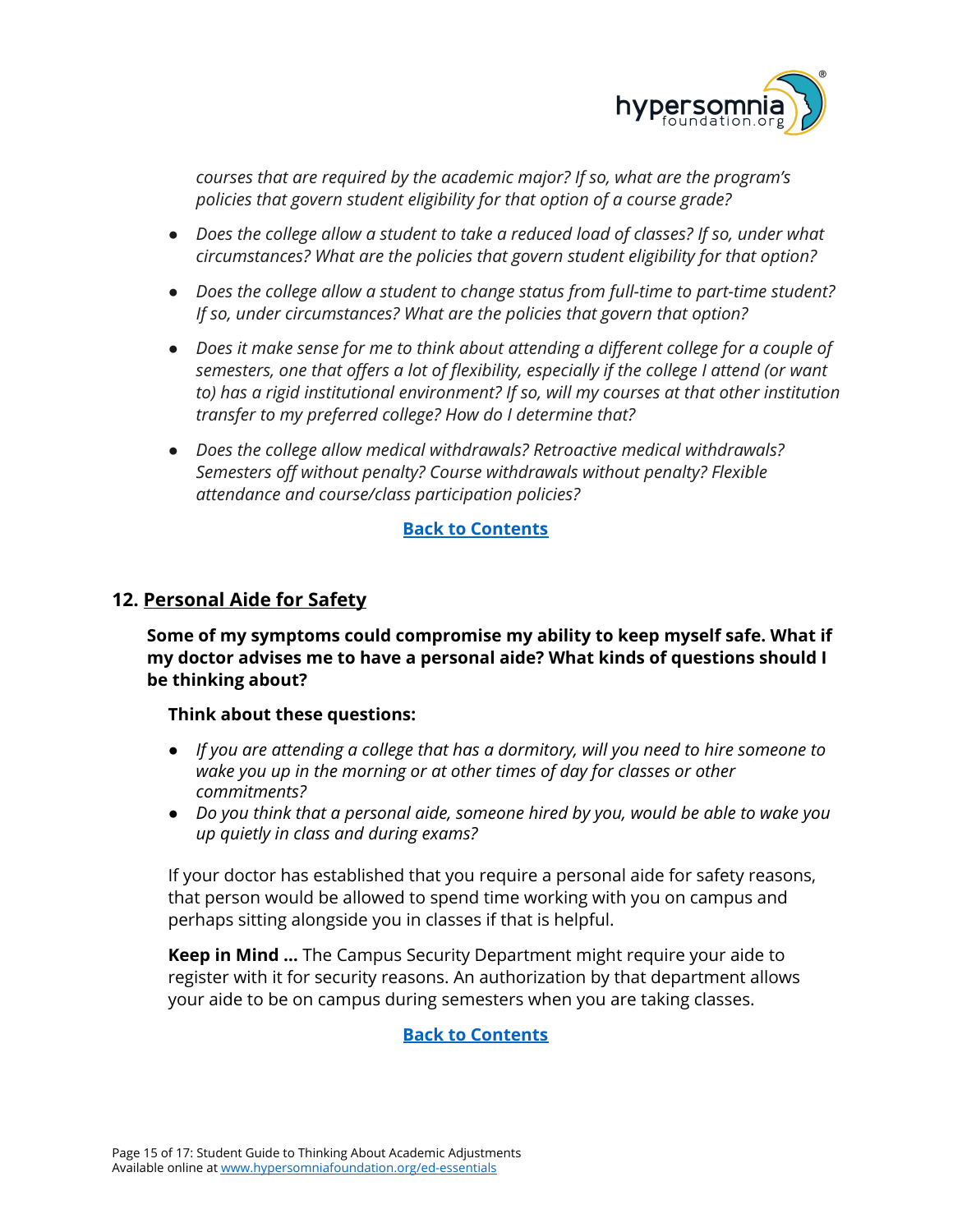

## <span id="page-15-0"></span>**13. Campus Living and Sleep Habits**

I have sleeping habits that are nothing like those of my peers. I may sleep at times during the day and for 12+ hours at night. I may wake with "sleep drunkenness," which is an IH symptom that causes extreme difficulty awakening, often including disorientation, confusion, poor coordination, etc. for a long time after awakening. These sleeping habits are different from those of my peers and may interfere with my dorm mates' lives. What questions should I be asking myself so I can best prepare for the realities of my sleep habits in college?

Think about these questions:

● *Do you think that having a friend (e.g., a former high school classmate) as a roommate in a dormitory would be beneficial?*

If so, you would have to connect with the office on campus making room assignments to determine whether such requests are possible.

● *Do you believe that living by yourself on campus is best for your symptoms?*

If so, you could ask your physician to indicate in writing that a single room is necessary because of your sleep-related needs and/or patterns.

● *Are your sleep habits compatible with the hours in which the dining commons and food spaces on campus are open?*

If not, you will want to talk with the staff in the disability services office about how you can have access to food during your awake hours. You certainly don't want to compound your existing challenges with possible nutritional issues, such as deficiencies of iron, vitamin b12, etc…

Students with idiopathic hypersomnia share many of the same symptoms and needs to various degrees. All students with IH are limited by those degrees, some more so than others. Even though students with idiopathic hypersomnia may use different strategies to work toward achieving their academic, personal and/or career goals, sharing strategies with each other may be mutually helpful. Remember, you know yourself and your needs far better than the person who is assisting you in making courses, learning, and the college experience accessible to you, so keep that person informed!

## **Back to [Contents](#page-0-0)**

#### <span id="page-15-1"></span>**14. Resources for Future Reference**

● **National Center for College Students with Disabilities (NCCSD)** <http://www.nccsdonline.org/>

This national center in the US is unique in that it is the only federally-funded resource for college students with all types of disabilities, chronic health conditions,